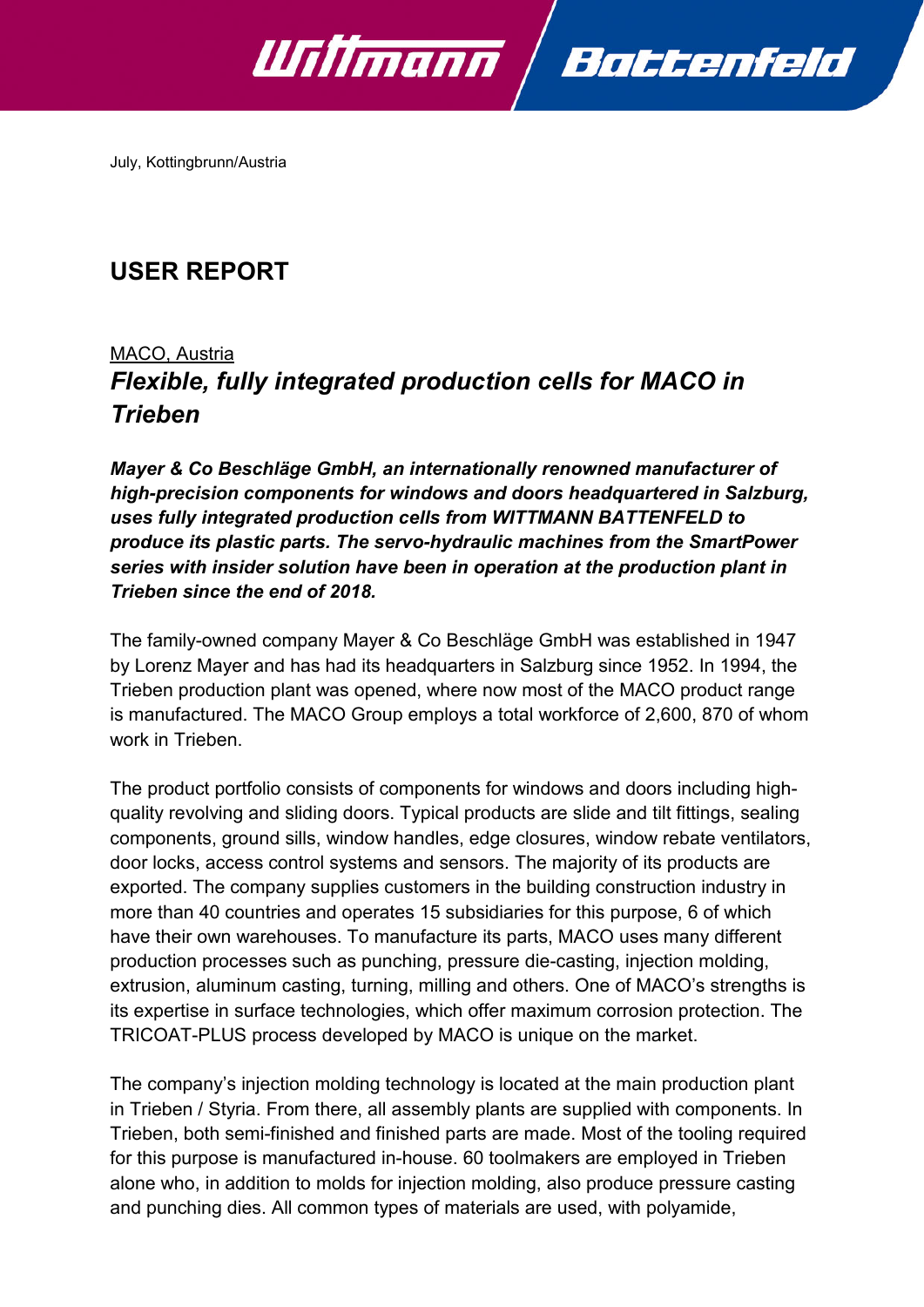polypropylene, POM and ABS taking the lion's share. For load-bearing parts, materials with up to 50% fiberglass content are processed. The great diversity of the plant's product range is impressive. For example, more than 1,800 injection molded articles, each with a different geometry, are manufactured in Trieben. In order to satisfy the high quality standards, preliminary simulations in the form of mold filling studies are also carried out at the Trieben plant.

Battenfeld

Willmann

With 52 injection molding machines installed, ranging from 250 to 1,800 kN in clamping force, MACO is the largest injection molding plant in the region. The company's requirements for the injection molding machines are determined by the stringent requirements imposed on the parts produced by MACO. Very many articles are produced in large quantities, some of these with extremely small geometries, which are further processed with a high degree of automation. Typical examples are fusing parts, of which more than 40 million units are produced annually. Here, the reject rate must be kept as low as possible. This requires machines which meet high standards of process stability and precision. Due to the company's wide range of different parts, the machines must also be adaptable to a great variety of mold sizes without compromising on stability and precision. Therefore, the possibility to exchange the injection units of the machines with only minor effort is important to MACO.

WITTMANN BATTENFELD has been present with its machines at the MACO plant in Trieben from the beginning. Most of the machines purchased in the initial stages are still running today. Currently, 22 of the injection molding machines installed at MACO have come from BATTENFELD.

Last year, three new machines from the servo-hydraulic *SmartPower* series were delivered to MACO, one with 600 kN clamping force, the other two with 350 kN clamping force. The two *SmartPower* 35 machines are also equipped with an insider cell and WITTMANN 4.0 integration of the robots and temperature controllers. An insider cell is a production cell with an integrated robot, conveyor belt and fixed protective housing combined with the machine. This solution not only saves valuable space on the production floor. It also offers a number of additional benefits, such as systematization of the material flow with a uniform logistics interface for finished parts transfer at the end of the clamping unit, as well as cost advantages due to the fact that all hazardous areas are already secured and certified ex works. Via WITTMANN 4.0, the WITTMANN W808 robots and the TEMPRO plus D temperature controllers are integrated in the Windows® IoT-based UNILOG B8 machine control system and can be operated from there.

Christoph Guster, head of the entire plastics technology at MACO, and Manuel Steiner, responsible for plastics injection molding, are very satisfied with the new machines. Christoph Guster comments: "These machines are compact production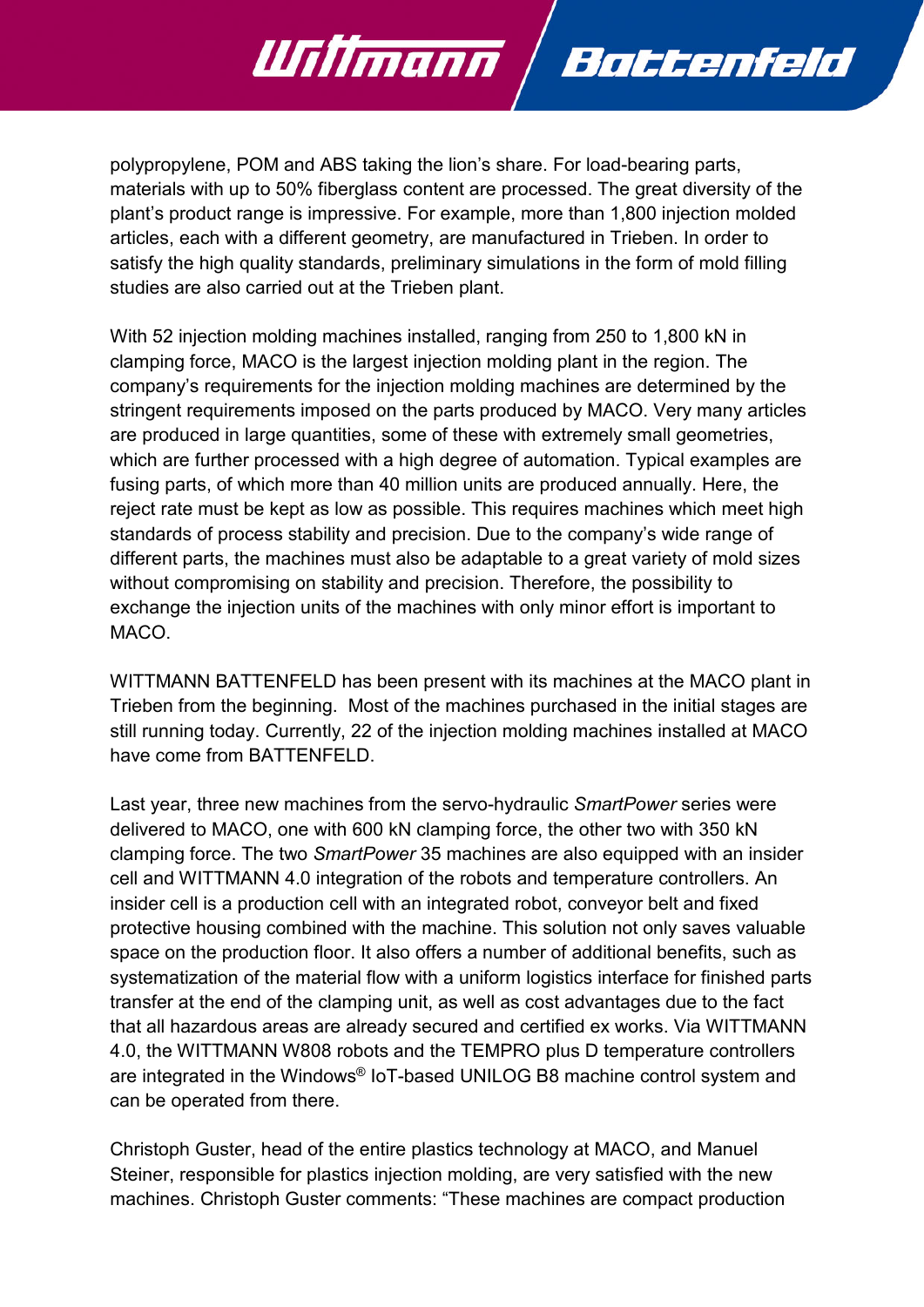cells which meet our stringent requirements for process stability, precision and flexibility in every respect." Christoph Guster and Manuel Steiner also regard the possibility to purchase machines, robots and auxiliaries from a single source at the WITTMANN Group as a major advantage, mainly also due to the system integration via WITTMANN 4.0, from their point of view definitely a step in the right direction.

Battenfeld

Willmann /

Manuel Steiner is particularly pleased about the high process stability of the WITTMANN BATTENFELD machines, which, as he puts it, thanks to their stable production process can also continue to operate in "ghost shifts", that is, without a machine setter being present. According to Steiner, this not only applies to the new, but also to the older BATTENFELD machines. Manuel Steiner specially appreciates the high standard of customer support offered by WITTMANN BATTENFELD: "For us, the excellent customer support provided by WITTMANN BATTENFELD was a decisive argument in favor of buying the machines from the *SmartPower* series. The response times are short, the support functions perfectly, both by phone and on site".



**Fig. 1:** Machines from WITTMANN BATTENFELD – in the foreground the most recently delivered *SmartPower* 35 with insider cell and WITTMANN 4.0 integration (Photo: WITTMANN BATTENFELD)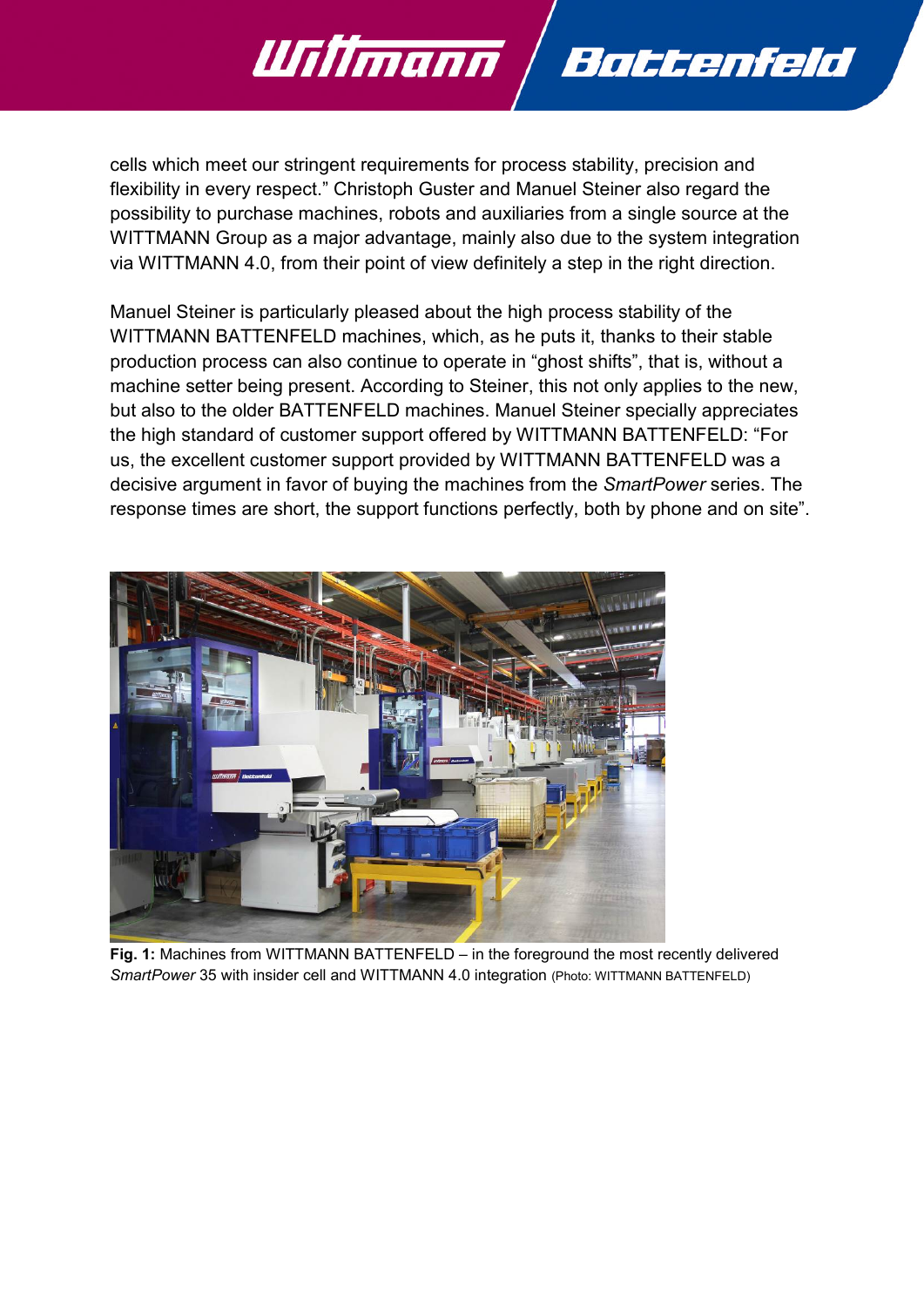



**Fig. 2:** from the left: Bernhard Schaufler, Regional Sales Manager Austria at WITTMANN BATTENFELD, Manuel Steiner, Head of Plastics Injection Molding at MACO, Christoph Guster, Plastics Technology Manager at MACO, Alfred Schrammel, Customer Support WITTMANN BATTENFELD (Photo: WITTMANN BATTENFELD)



**Fig. 3:** Parts removal with W808 robot from WITTMANN (Photo: WITTMANN BATTENFELD)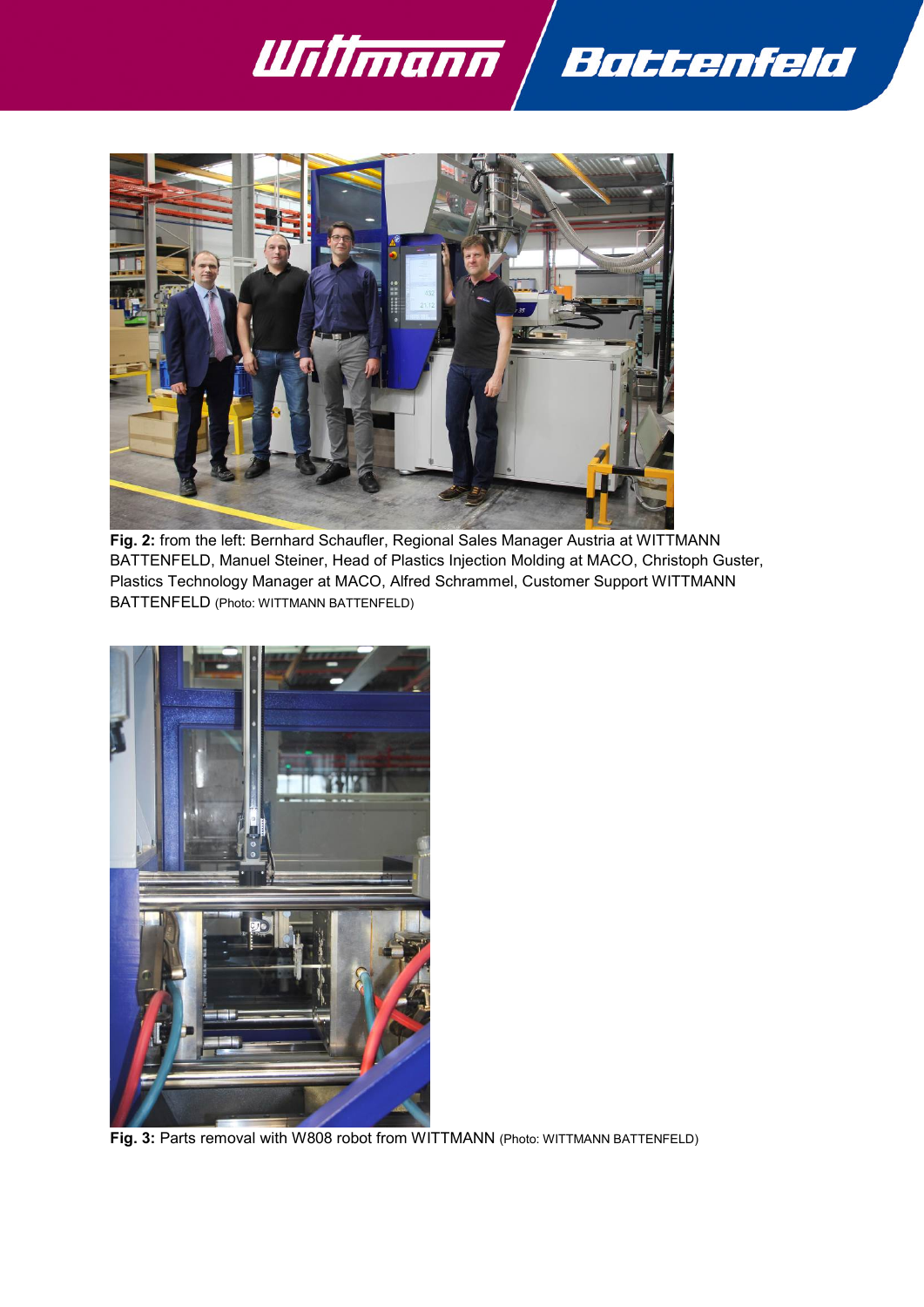



**Fig. 4:** Typical components for windows and doors made by MACO (Photo: WITTMANN BATTENFELD)



**Fig. 5:** Typical components for windows and doors made by MACO (Photo: WITTMANN BATTENFELD)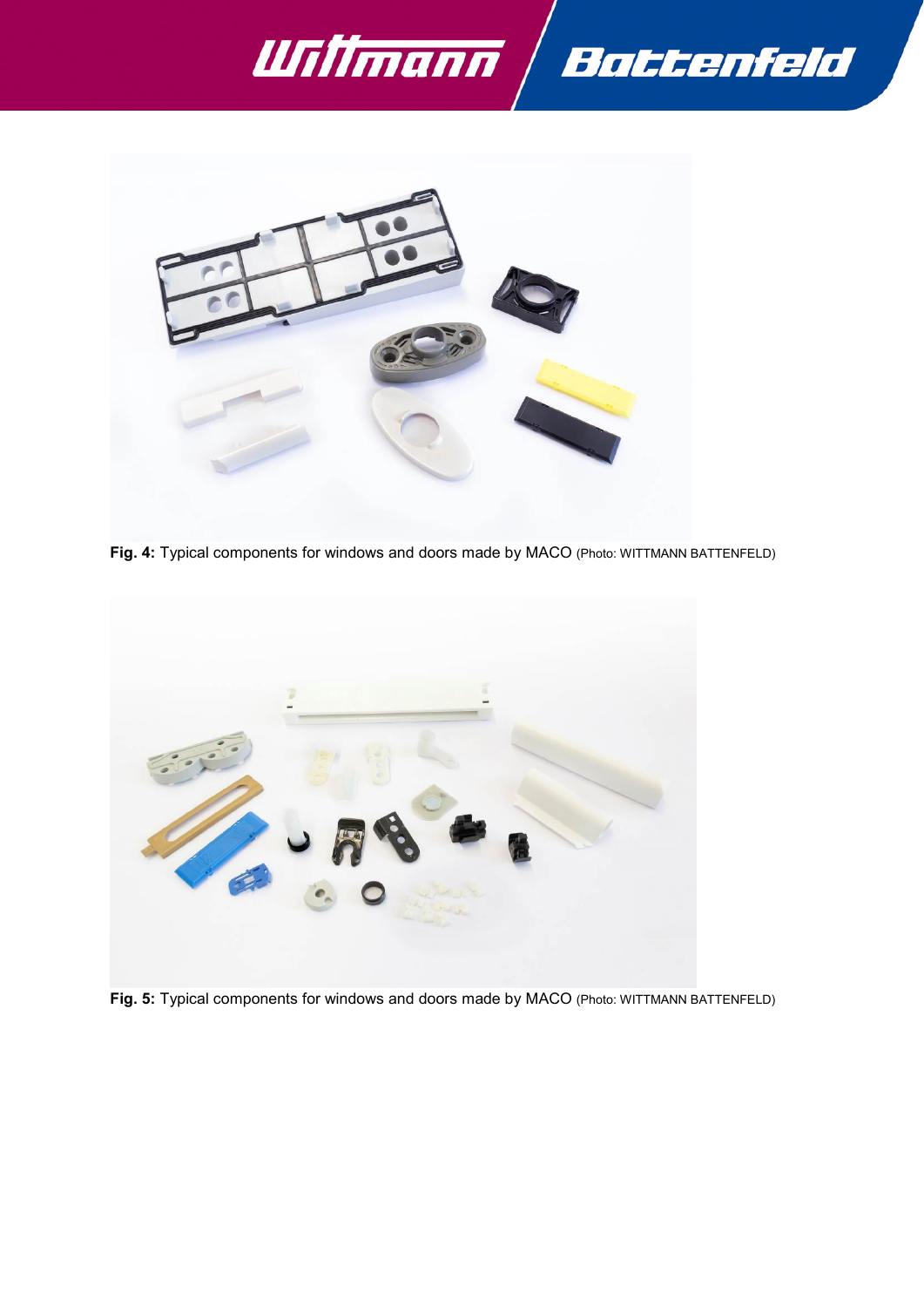



**Fig. 6:** Window rebate ventilator, consisting of 5 individual components (Photo: WITTMANN BATTENFELD)

## **The WITTMANN Group**

The WITTMANN Group is a worldwide leader in the production of injection molding machines, robots and auxiliaries for the plastics processing industry, headquartered in Vienna/Austria and consisting of two main divisions: WITTMANN BATTENFELD and WITTMANN. The companies of the group jointly operate eight production plants in five countries, and with their additional sales and service companies they are active on all important plastics markets around the world.

WITTMANN BATTENFELD pursues the further expansion of its market position as an injection molding machine manufacturer and specialist for state-of-the-art process technologies. As a supplier of comprehensive, modern machine technology in modular design, the company meets both present and future market demands for plastics injection molding equipment.

The WITTMANN product portfolio includes robots and automation systems, material handling systems, dryers, gravimetric and volumetric blenders, granulators, temperature controllers and chillers. With this diversified range of auxiliary appliances, WITTMANN offers plastics processors complete solutions to cover all production requirements, ranging from independent production cells to completely integrated plant-wide systems.